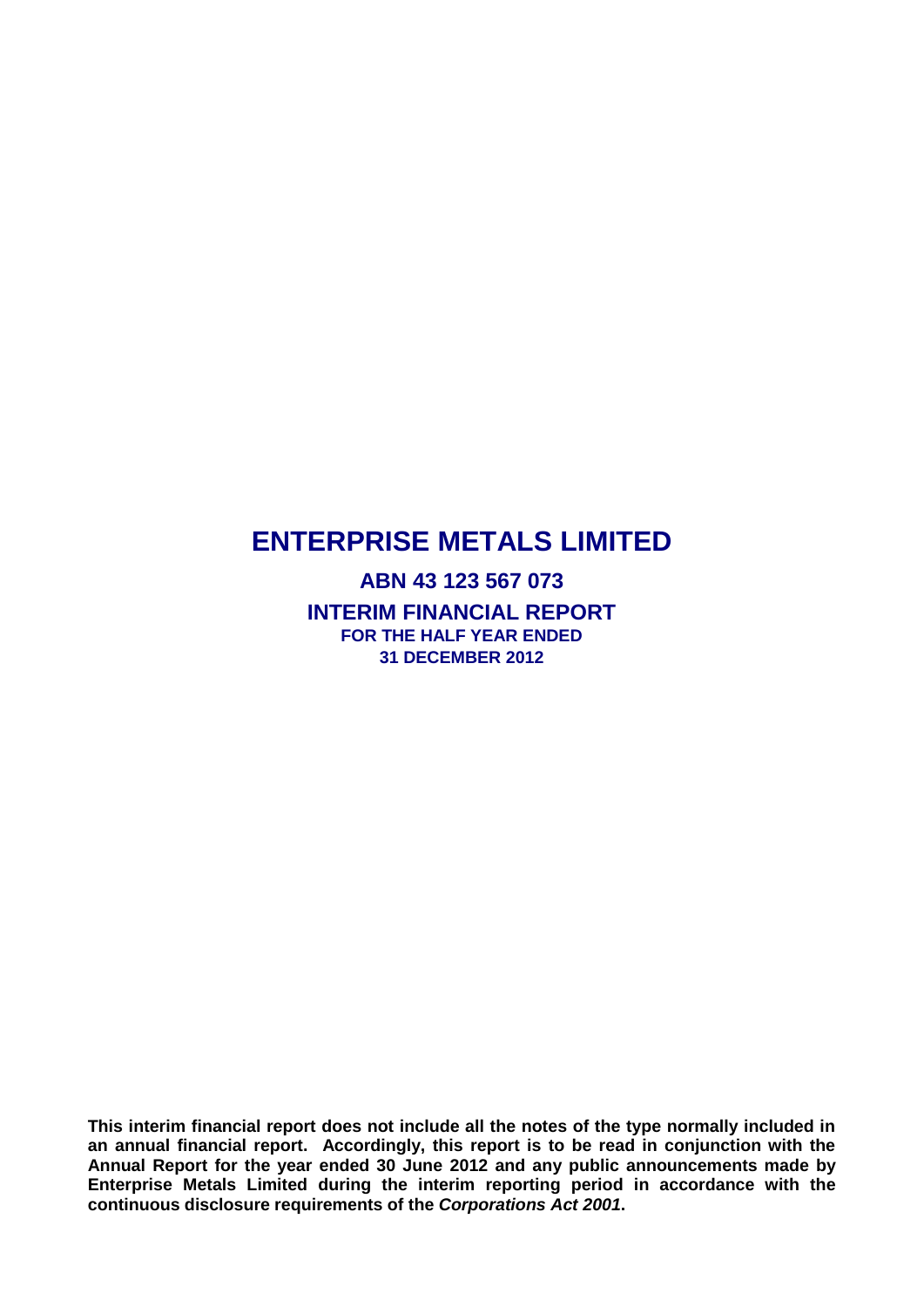#### **31 DECEMBER 2012**

| <b>Contents</b>                                           | Page |
|-----------------------------------------------------------|------|
|                                                           |      |
| <b>DIRECTORS' REPORT</b>                                  | 3    |
| <b>AUDITOR'S INDEPENDENCE DECLARATION</b>                 | 9    |
| <b>CONSOLIDATED STATEMENT OF COMPREHENSIVE INCOME</b>     | 10   |
| <b>CONSOLIDATED STATEMENT OF FINANCIAL POSITION</b>       | 11   |
| <b>CONSOLIDATED STATEMENT OF CHANGES IN EQUITY</b>        | 12   |
| <b>CONSOLIDATED STATEMENT OF CASH FLOWS</b>               | 13   |
| NOTES TO THE CONSOLIDATED FINANCIAL STATEMENTS            | 14   |
| <b>DIRECTORS' DECLARATION</b>                             | 17   |
| <b>INDEPENDENT AUDITOR'S REVIEW REPORT TO THE MEMBERS</b> | 18   |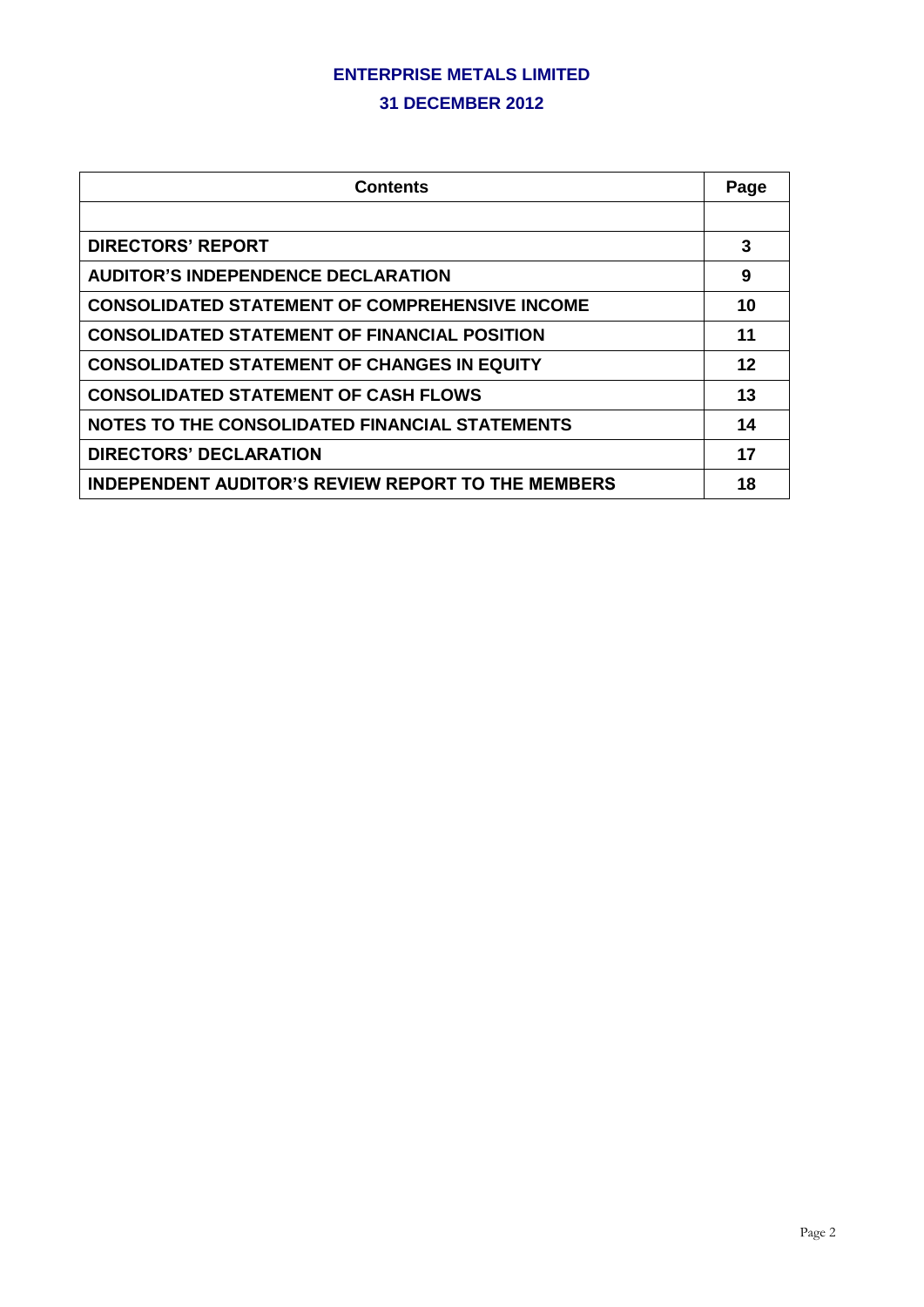#### **31 DECEMBER 2012**

## **DIRECTORS' REPORT**

Your directors submit their report on the consolidated entity consisting of Enterprise Metals Limited and the entities it controlled at the end of, or during, the half-year ended 31 December 2012.

#### **DIRECTORS**

The names of the directors who held office during or since the end of the half-year are:

| Dr Jingbin Wang     |                          |
|---------------------|--------------------------|
| Dermot Ryan         |                          |
| Paul Hallam         |                          |
| Ann Mao             |                          |
| Dr Allan Trench     |                          |
| Dr Zhen Huang       | resigned 17 October 2012 |
| <b>Bruce Hawley</b> | resigned 31 August 2012  |
|                     |                          |

## **REVIEW AND RESULTS OF OPERATIONS**

A summary of consolidated revenues and results for the half-year is set out below:

|                                                   | 2012            |                | 2011            |                |
|---------------------------------------------------|-----------------|----------------|-----------------|----------------|
|                                                   | <b>Revenues</b> | <b>Results</b> | <b>Revenues</b> | <b>Results</b> |
| Consolidated entity revenues and<br>profit/(loss) | 2,971,966       | 906,591        | 373,464         | (638, 339)     |

### **CORPORATE**

The main corporate activity during the period July - December 2012 was the de-merging of the Company's uranium assets into Enterprise Uranium Ltd ("ENU") via an in-specie distribution of ENU shares to ENT shareholders on a 1 ENU for 5 ENT held basis.

The reduction in capital and de-merger of the Company's uranium assets into Enterprise Uranium Ltd, and the distribution in-specie of ENU shares to ENT shareholders on a 1 ENU for 5 ENT held basis was approved at a General Meeting of Shareholders held on  $15<sup>th</sup>$ October 2012.

The Company then subscribed for 13,500,000 new Enterprise Uranium Ltd ("ASX:ENU") shares and 6,750,000 ENU Options at a cost of \$2.7 million via a Prospectus dated 19<sup>th</sup> October 2012 . When Enterprise Uranium Ltd was admitted to the official list of the ASX, and commenced trading on 20 December 2012, Enterprise Metals Ltd held approximately 19.8% of ENU's issued capital.

On 17<sup>th</sup> October 2012, the Company announced the resignation of Non-Executive Director Dr Zhen Huang. Dr Huang joined the Board in July 2011 and has been instrumental in assisting the Company develop its exploration strategy. Concurrently with his resignation from the ENT Board, Dr Huang took up the role of Non-Executive Director, Enterprise Uranium Ltd.

Prior to this, on 12<sup>th</sup> July 2012 SinoTech (Hong Kong) Corporation Limited exercised 10 million 25 cent ENT Options thereby raising \$2.5 million for the Company. As a result of the early exercise of these Options by SinoTech, and subject to the Subscription Agreement dated 21<sup>st</sup> May 2011 which was approved at a General Meeting of Shareholders on 30<sup>th</sup> June 2011, SinoTech were issued with a further 11 million 25 cent ENT Options with an expiry date of  $12<sup>th</sup>$  July 2014.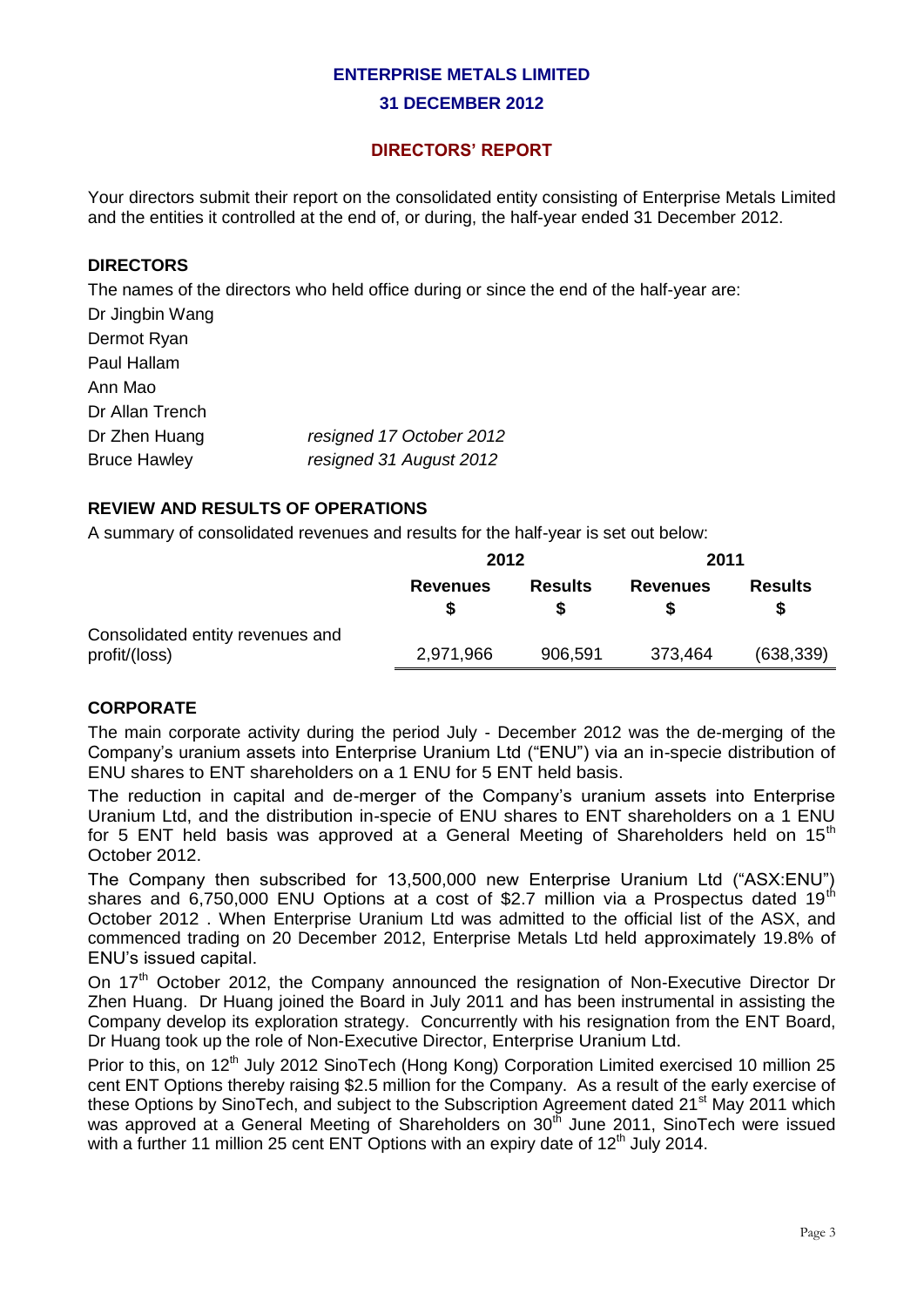#### **31 DECEMBER 2012**

## **DIRECTORS' REPORT (continued)**

Following the exercise of the 10 million ENT Options, SinoTech's shareholding in the Company increased from 62 million ordinary shares to 72 million ordinary shares, and SinoTech's interest in the Company increased from 30.51% to 33.77%.

In addition, 10 million 25 cent ENT options with an expiry date of  $12<sup>th</sup>$  July 2014 were purchased by ENT from the Receiver of RI Group Pty Ltd and cancelled.

On 11<sup>th</sup> September 2012, the Company issued 7,600,000 Options with an exercise price of 17.7 cents to Directors of the Company. The expiry date is 11<sup>th</sup> September 2015.

On 31<sup>st</sup> October 2012, the Company's Annual Report for 2011 was dispatched to Shareholders.

Exploration expenditure by the Company for the six month period July – December 2012 was \$3.2 million.

An additional \$2.7 million was spent on purchasing Enterprise Uranium Ltd shares and options.

Cash held by the Company at 31<sup>st</sup> December 2012 was \$3.9 million

## **EXPLORATION**

The Company continued exploration activities on its gold/base metals, uranium and iron ore projects in Western Australia. Activities undertaken by the Company are summarised by project below:



**Enterprise Projects at 31st December 2012**

## **DOOLGUNNA COPPER/GOLD PROJECT**

The Company is searching for copper/gold rich massive sulfide ore deposits within the Narracoota Formation volcanics, approximately 13 km southwest of Sandfire Resources NL's DeGrussa copper mine, and is also searching for stratabound sediment hosted copper deposits (SEDEX) within the Proterozoic sediments flanking the Archaean Goodin Dome.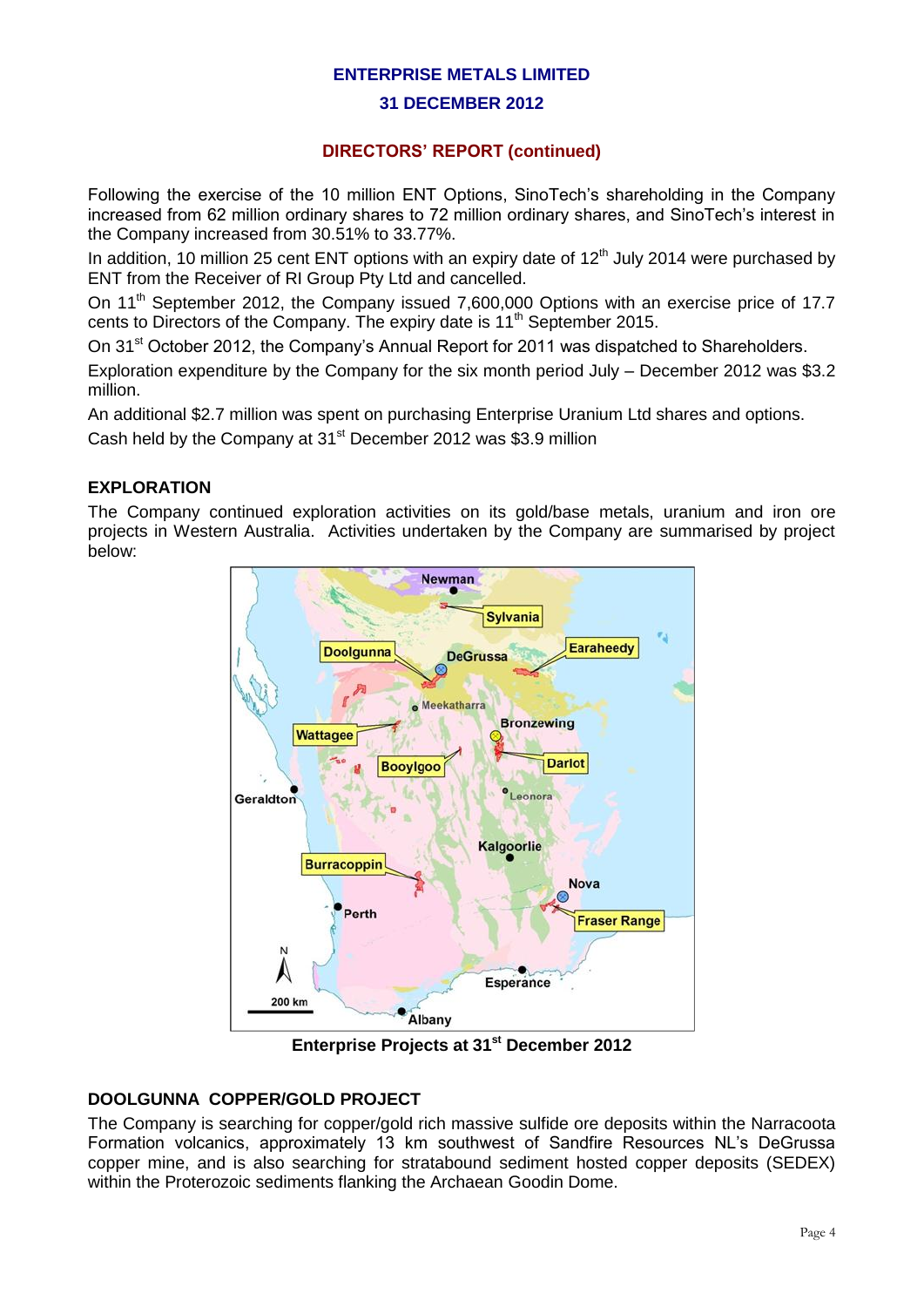#### **31 DECEMBER 2012**

### **DIRECTORS' REPORT (continued)**

During the 6 month period ending 31 December 2012, the Company collected 2,162 soil samples which were analysed for multi-element geochemistry, and completed 245 regional and infill aircore drill holes for a total of 14,798 metres of drilling. This regional aircore program (200m x 1km line spacing) was designed to test the regolith for a supergene/oxide copper *"blanket*" which may be developed over deeper primary sulphide mineralisation. The drilling also tested an 8km strike length of the Goodin Fault, which marks the contact between the Narracoota Formation volcanics and Doolgunna Formation sediments.

This work has further defined the 1,500m long **Vulcan** Prospect, and identified four new copper prospects, **(Scotty, Sulu, McCoy & Nimoy)** with associated anomalous Au, As, Bi, Pb and Co. A rockchip sample with visible gold, located NE of the Vulcan soil anomaly, returned 810g/t Au, 0.1% Cu, 18.3g/t Ag, 1.0% Bi, 132ppm Mo and 2.7ppm Sb, which supports the base metal prospectivity of the area. This gold/base metal association is similar to the pathfinder elements reported from the DeGrussa deposit 13km to the northeast. Both DeGrussa and Vulcan are hosted by the Narracoota Formation volcanics, adjacent to major regional faults.

Aircore drill results from the Vulcan Prospect have outlined a plunging pipe like zone containing oxide (laterite) gold mineralisation. The Company considers that the laterite gold mineralisation may overlie a "shoot" of primary sulphide mineralisation.

Further aircore drilling will be undertaken at Vulcan, McCoy, Nimoy, Scotty, Sulu and the Goodin Fault in early 2013 to better define these prospects, and prepare them for deep RC drill testing in the primary zone.

#### **FRASER RANGE NICKEL PROJECT**

The Fraser Range Project covering 594km<sup>2</sup> is located approximately 100km east of Norseman and 650km east of Perth within the Albany-Fraser province. The Project is considered prospective for gold and copper/nickel/PGE mineralisation and is situated some 30km southwest of Sirius Resources NL's Nova nickel-copper discovery.

Between July and December 2012, assay results from first-pass regional (nominal 400m x 800m pattern) calcrete (1,744 samples) and bulk soil sampling (1,853 samples) across the Fraser Range tenements were received. Five areas with anomalous coincident Ni-Cu-Co geochemistry (similar metal association as Nova) were identified at the Plato, East Dam, EH1, EH2 and EH3 prospects, along with a gold target at Microwave.

A further 1,320 infill soil samples were collected from the Plato, EH1 & EH3 Ni-Cu-Co anomalies, the McPhersons Cu-Au anomaly and the Microwave gold anomaly. These infill soil samples (nominal 200m x 100m line spacing) were aimed at defining the extent of the geochemical anomalies and providing targets for electrical geophysics and later drill testing.

The Plato infill soil program defined an area of coherent Ni-Cu-Co anomalism, with individual maximum values of up to 252ppm Ni, 46ppm Cu and 32ppm Co. The program also returned 14 samples in excess of 100ppm Ni. The nickel anomaly is composed of two lobes, with the larger lobe being 1,400m x 400m, and the smaller lobe to the south west being 400m x 400m.

The co-incident Ni-Cu-Co soil anomalism is also broadly co-incident with a "magnetic low" visible on Enterprise's detailed aeromagnetic data. This "magnetic low" is in fact a strongly magnetic body, interpreted by Enterprise to be a mafic or ultramafic intrusive with reversed polarity.

The Company subsequently completed several long lines of Induced Polarisation ("IP") survey over the Plato Ni/Cu soil anomaly. The three lines (7.75 km of 100m dipole-dipole IP) were designed to follow-up the prominent coincident Ni-Cu-Co soil anomaly (values up to 147 ppm Ni and 33 ppm Cu).

Seven IP chargeable zones were identified which are associated with the coincident Ni/Cu geochemical/magnetic anomaly. The Company is interpreting these IP chargeable zones as being sourced by disseminated Ni/Cu sulphides and will be testing this interpretation by drilling early in 2013.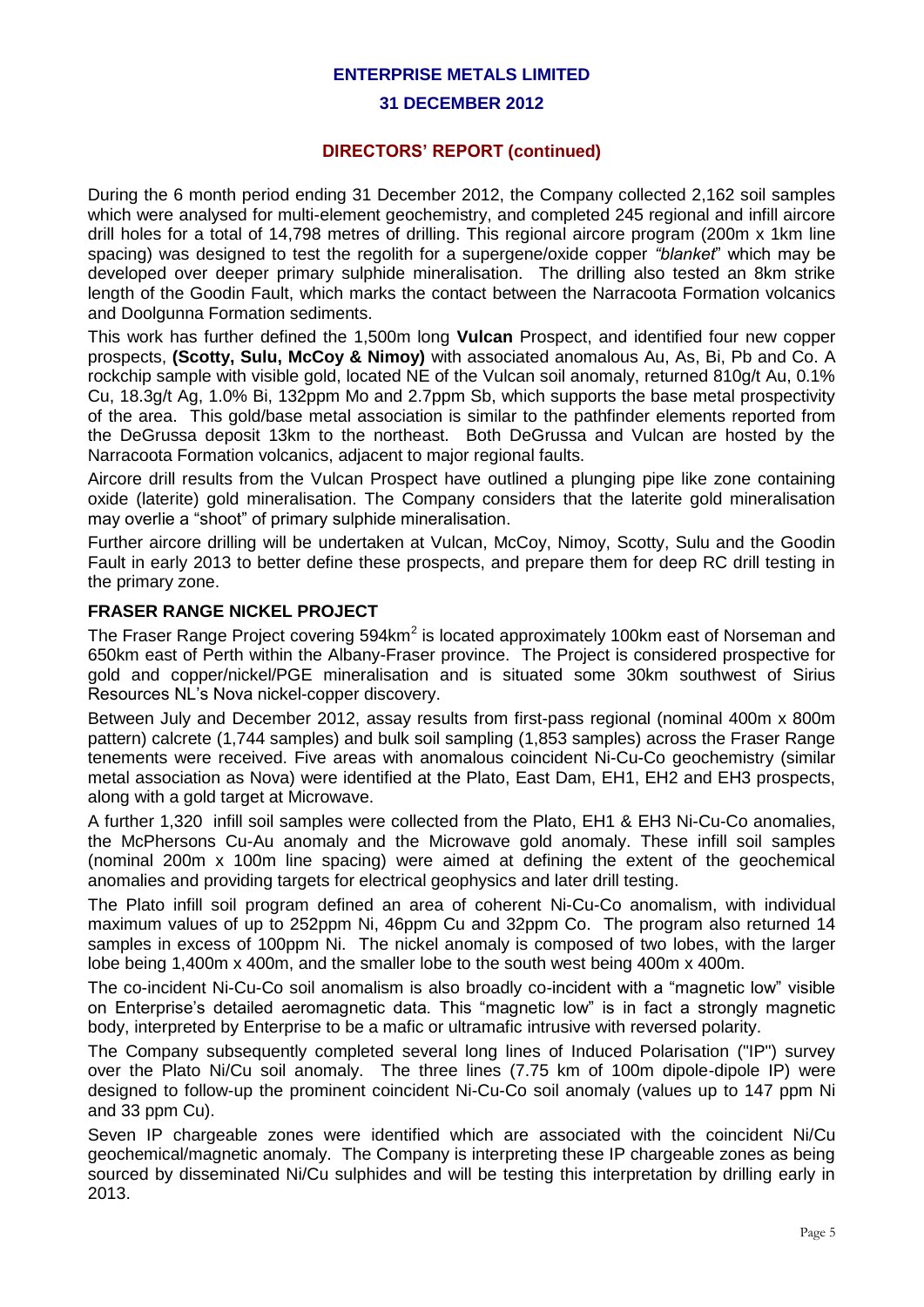#### **31 DECEMBER 2012**

### **DIRECTORS' REPORT (continued)**



**Fraser Range Project, Project Location Plan over Magnetics**

## **DARLOT GOLD & BASE METALS PROJECT**

A regional review of the base metal potential of the Darlot Project was completed, focussing on the lithological/stratigraphic **contact between mafic and felsic volcanics**. This 75km long contact zone represents the northern extension of the favourable horizon which hosts volcanogenic massive sulphide (VMS) deposits at Teutonic Bore, Jaguar and Bentley owned by Independence Group (ASX:IGO).

Bottom-of-hole drill samples from 671 previous holes were submitted for multi-spectral scanning (*"Hylogger*") aimed at identifying alteration signatures related to VMS mineralisation. The samples were also analysed for an extensive multi-element base metal suite. Results from the spectral analysis suggests that the character of white mica and chlorite may be indicative of hydrothermal alteration, however further work is required to define drill targets.

A review of the gold potential of the entire Darlot Project has identified several targets for follow up in the Griffin Well (NE) and Mt Von Mueller (south) areas, as well as a linear zone of discontinuous gold mineralisation, called the Ockerburry Trend ("OT"). The OT lies sub-parallel to the north-south trending Ockerburry Fault (approximately 2-3km to the east) and also runs parallel to and is semi contiguous with the zone considered prospective for VMS deposits, see above. The OT is extensively covered by transported overburden and has not been drill tested over much of its length.

The next phase of exploration at Darlot will involve regional aircore/RC traverses targeting a combination of broad zones of alteration/anomalism identified by the Hylogger and multi-element analysis and gold targets within the Ockerburry Trend.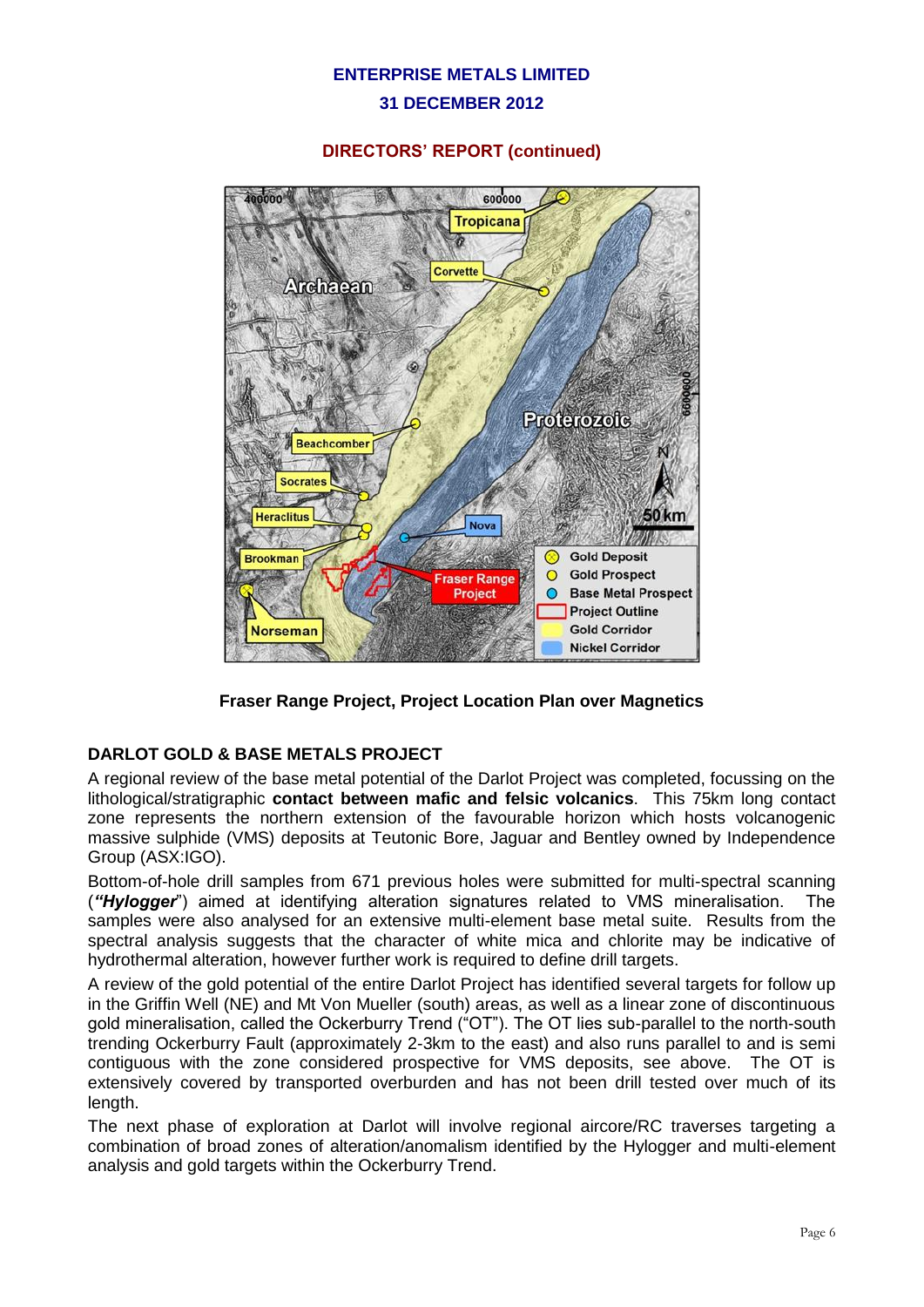#### **31 DECEMBER 2012**

#### **DIRECTORS' REPORT (continued)**

#### **BOOYLGOO IRON PROJECT**

The Booylgoo Project is centred approximately 80km WNW of Leinster in Western Australia and contains a patchy carapace of hematite and goethite overlying banded iron formation (BIF). It lies 100km to the south of Golden West Resources Ltd's *Wiluna West* hematite project (127.2Mt at 60.2% Fe) which is hosted in similar rocks.

During July 2012 a scout RC drilling program comprising 30 holes for 2,076m along seven traverses was completed. Individual drillholes were sited to test the depth potential beneath outcropping hematite/goethite, which returned significant iron grades (+50% Fe) in rockchip samples. The drilling commonly intersected a ferruginous hard cap or ferricrete to 10-15m, followed by an alternating sequence of BIF and felsic tuff, overlying a mafic volcanic containing abundant magnetite. BIF, with an average downhole thickness of 20m was intersected beneath the iron rich surficial material (+50% Fe) in most holes, however limited iron enrichment was noted at depth, apart from several narrow 3-6m intervals. The assay results confirm the character of the BIF observed in the drilling, with average values of:  $33.8\%$  Fe,  $39.3\%$  SiO<sub>2</sub>,  $6.1\%$  Al<sub>2</sub>O<sub>3</sub>, 0.043% P and 5.3% LOI.

#### **EARAHEEDY IRON PROJECT**

At Earaheedy, the Company has defined a series of major magnetic palaeochannels draining south from the outcropping BIF's of the Lee Steere Ranges, along the northern margin of the Proterozoic Earaheedy Basin. The Project is 1,056km2 in area and is located 300km southeast of the town of Newman. The Company considers that these channels have the potential to host substantial CID and/or detrital iron deposits (DID), similar to the Yandicoogina or Koodaideri deposits in the Hamersley Basin. A 139 hole RC drilling program targeting these channels has been planned but Government approval and heritage clearance has not yet been obtained.

#### **SYLVANIA IRON PROJECT**

At Sylvania, a second heritage clearance survey was completed over proposed RC drill sites in the western portion of the Project, with no sites of significance identified. An RC drilling program has been approved by the Department of Mines and Petroleum, but drilling has not yet been scheduled by the Company

### **BYRO, PERANBYE, PONTON AND HARRIS LAKE URANIUM PROJECTS**

In the latter half of 2012, Enterprise Metals Limited commenced exploration on five uranium projects targeting calcrete and palaeo-channel sandstone hosted uranium mineralisation. The five uranium projects, Byro, Yalgoo, Peranbye, Ponton and Harris Lake are all located on the Yilgarn Craton in Western Australia and in October 2012 they transferred into Enterprise Uranium Ltd, a wholly owned subsidiary of Enterprise Metals Limited. Subsequently, Enterprise Uranium Ltd was admitted to the official list of the ASX, and commenced trading on 20 December 2012. Enterprise Metals Ltd holds approximately 19.8% of ENU's issued capital. Work conducted by the Company prior to the transfer of the projects to ENU consisted of extensive airborne electromagnetic surveys (TEMPEST AEM) and some ground follow up. The AEM surveys cost in the vicinity of \$0.5 million, but have been very useful in defining 100m deep sand hosted palaeochannels beneath broad salt lake systems.

Further information as to the Company's exploration activities can be found in the Quarterly Reports located on the Company website.

*The information in this report that relates to Exploration Results has been compiled by Mr Dermot Ryan, who is a Fellow of the Australian Institute of Geoscientists, and a full time employee of Enterprise Metals Limited. Mr Ryan has sufficient*  relevant experience in the techniques being reported and styles of mineralisation and types of deposit under *consideration, and in the activity he is undertaking, to qualify as a Competent Person as defined in the 2004 Edition of the "Australian Code for Reporting of Exploration Results, Mineral Resources and Ore Reserves" (the JORC Code), and consents to the inclusion of the information in the form and context in which it appears*.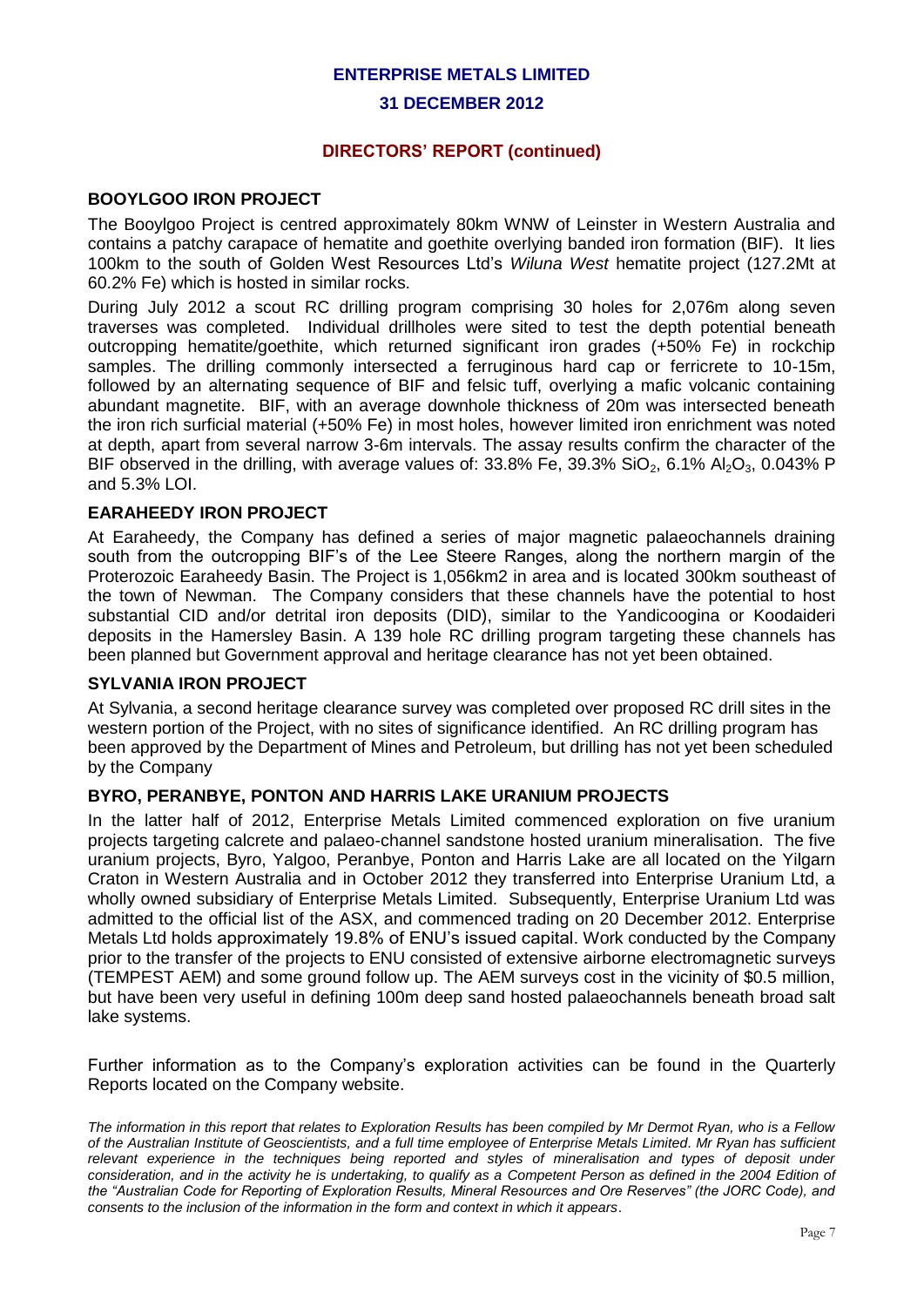#### **31 DECEMBER 2012**

# **DIRECTORS' REPORT (continued)**

## **AUDITOR'S INDEPENDENCE DECLARATION**

A copy of the auditor's independence declaration as required under section 307C of the *Corporations Act 2001* is set out on page 9.

This report is made in accordance with a resolution of directors.

M Ryan

**Dermot Ryan** Managing Director

Perth, 14 March 2013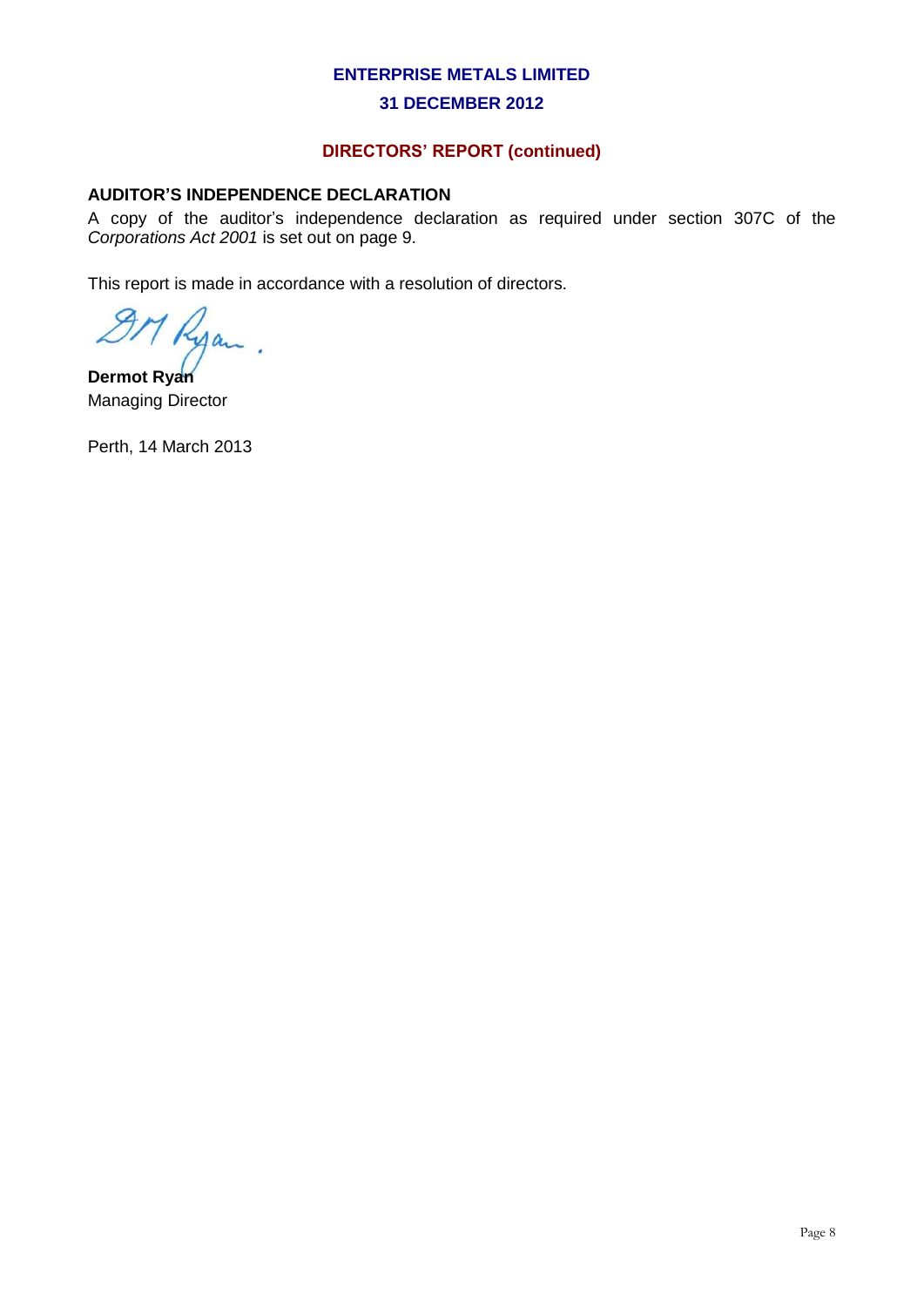

Grant Thornton Audit Pty Ltd ACN 130 913 594

10 Kings Park Road West Perth WA 6005 PO Box 570 West Perth WA 6872

**T** +61 8 9480 2000 **F** +61 8 9322 7787 **E** info.wa@au.gt.com **W** www.grantthornton.com.au

#### Auditor's Independence Declaration To The Directors of Enterprise Metals Limited

In accordance with the requirements of section 307C of the Corporations Act 2001, as lead auditor for the review of Enterprise Metals Limited for the half-year ended 31 December 2012, I declare that, to the best of my knowledge and belief, there have been:

- a no contraventions of the auditor independence requirements of the Corporations Act 2001 in relation to the review; and
- b no contraventions of any applicable code of professional conduct in relation to the review.

Grant Thombar

GRANT THORNTON AUDIT PTY LTD Chartered Accountants

Health.

C A Becker Partner - Audit & Assurance

Perth, 14 March 2013

Grant Thornton Australia Limited is a member firm within Grant Thornton International Ltd. Grant Thornton International Ltd and the member firms are not a worldwide partnership. Grant Thornton Australia Limited, together<br>w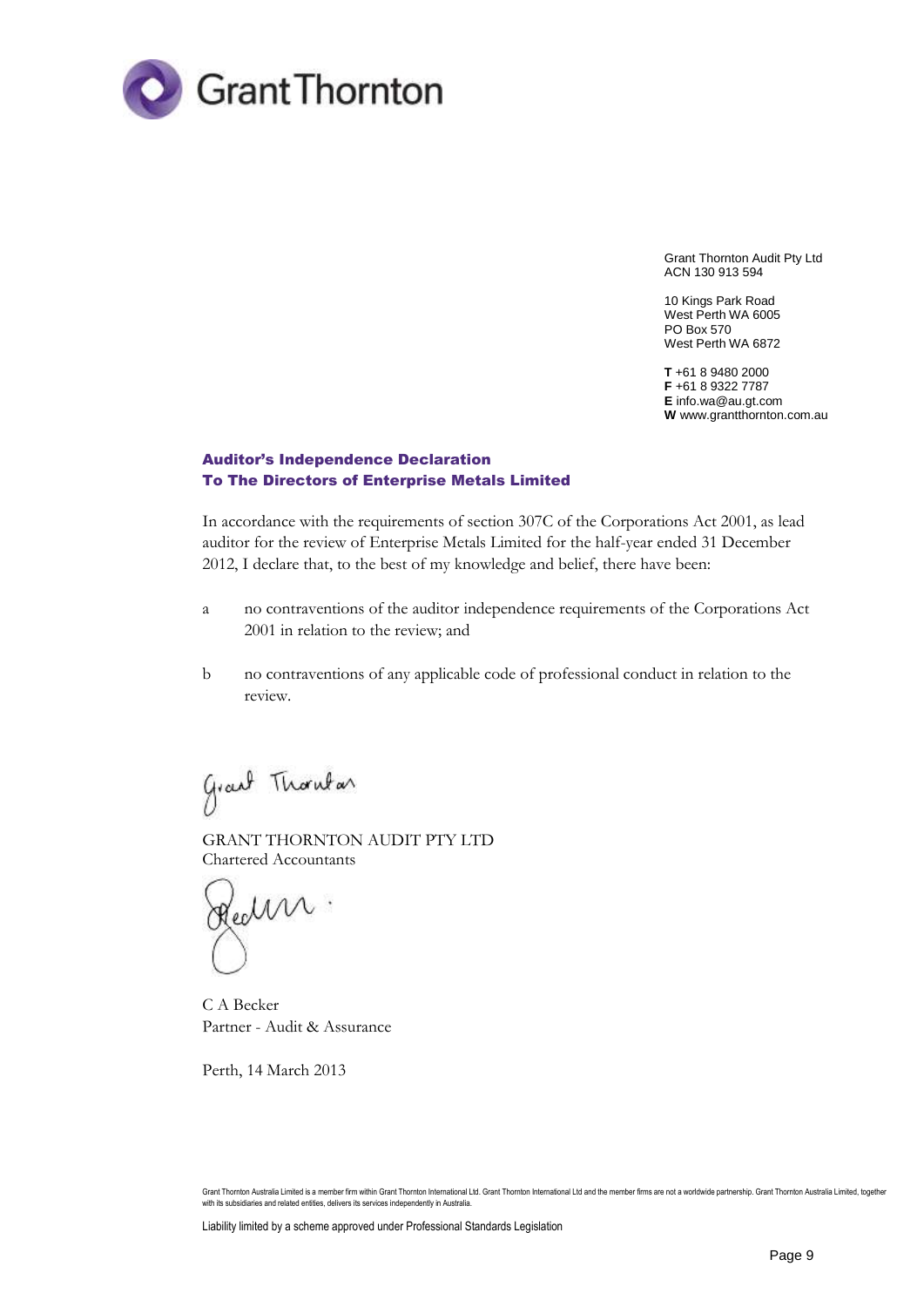#### **CONSOLIDATED STATEMENT OF COMPREHENSIVE INCOME FOR THE HALF-YEAR ENDED 31 DECEMBER 2012**

|                                                                                | Half-year      |            |            |
|--------------------------------------------------------------------------------|----------------|------------|------------|
|                                                                                |                | 2012       | 2011       |
|                                                                                | <b>Note</b>    | \$         | \$         |
| <b>REVENUE</b>                                                                 |                |            |            |
| Interest received                                                              |                | 178,181    | 368,391    |
| Gain on sale of tenements                                                      | $\overline{7}$ | 2,791,785  |            |
| Other income                                                                   |                | 2,000      | 5,073      |
| <b>EXPENDITURE</b>                                                             |                |            |            |
| Accounting and audit fees                                                      |                | (42, 232)  | (20, 189)  |
| Share registry and listing fees                                                |                | (102, 840) | (58, 401)  |
| Employee benefits expense                                                      |                | (668, 909) | (245, 667) |
| Computers and software                                                         |                | (37, 289)  | (1,532)    |
| Depreciation                                                                   |                | (85, 714)  | (25, 641)  |
| Insurance                                                                      |                | (15,097)   | (9,891)    |
| Investor relations                                                             |                | (36, 147)  | (21, 789)  |
| Share-based payment expense                                                    |                | (178, 152) |            |
| Exploration and evaluation costs written off                                   |                | (694, 157) | (534,000)  |
| Legal fees                                                                     |                | (36, 290)  | (3,360)    |
| Office rent                                                                    |                | (55, 128)  | (7,669)    |
| Office equipment and supplies                                                  |                | (10,096)   | (3, 482)   |
| Travel and accommodation                                                       |                | (39, 142)  | (46, 461)  |
| Other expenses                                                                 |                | (64, 182)  | (33, 721)  |
| <b>PROFIT/(LOSS) BEFORE INCOME TAX EXPENSE</b>                                 |                | 906,591    | (638, 339) |
| Income tax expense                                                             |                |            |            |
| PROFIT/(LOSS) FOR THE HALF-YEAR                                                |                | 906,591    | (638, 339) |
| <b>OTHER COMPREHENSIVE INCOME</b>                                              |                |            |            |
| Items that may be reclassified to profit or loss                               |                |            |            |
| Changes in the fair value of available-for-sale financial<br>assets            |                | (540,000)  |            |
| OTHER COMPREHENSIVE INCOME, NET OF TAX                                         |                | (540,000)  |            |
|                                                                                |                |            |            |
| TOTAL COMPREHENSIVE PROFIT/(LOSS) FOR THE<br>PERIOD ATTRIBUTABLE TO MEMBERS OF |                |            |            |
| <b>ENTERPRISE METALS LIMITED</b>                                               |                | 366,591    | (638, 339) |
| Basic and diluted earnings/(loss) per share (cents per share)                  |                | 0.4        | (0.3)      |

The above consolidated statement of comprehensive income should be read in conjunction with the accompanying notes.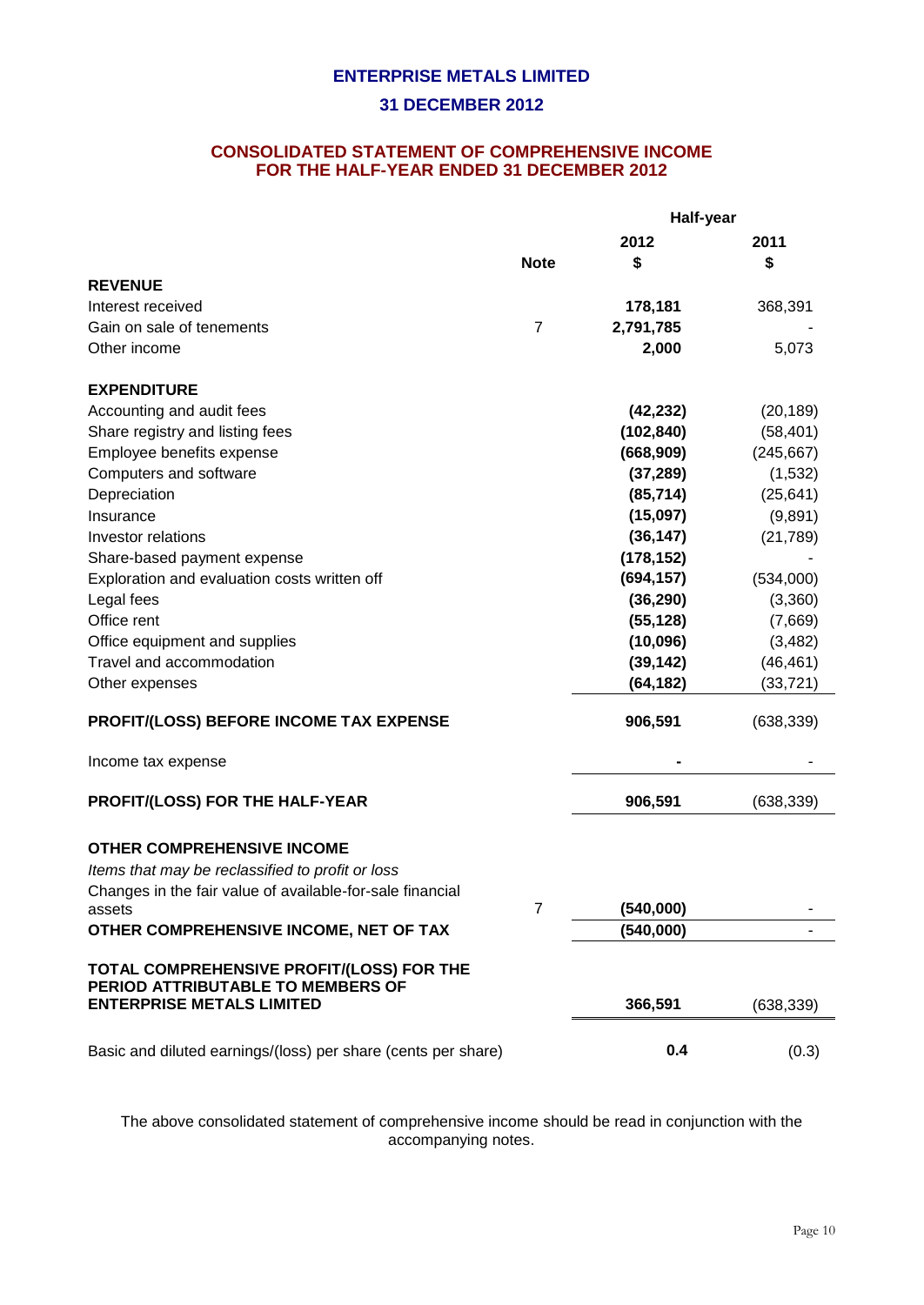## **CONSOLIDATED STATEMENT OF FINANCIAL POSITION AS AT 31 DECEMBER 2012**

|                                     |                | 31 December   | 30 June       |
|-------------------------------------|----------------|---------------|---------------|
|                                     |                | 2012          | 2012          |
|                                     | <b>Notes</b>   | \$            | \$            |
| <b>CURRENT ASSETS</b>               |                |               |               |
| Cash and cash equivalents           |                | 3,894,041     | 8,191,882     |
| Trade and other receivables         |                | 224,847       | 353,340       |
| <b>TOTAL CURRENT ASSETS</b>         |                | 4,118,888     | 8,545,222     |
| <b>NON-CURRENT ASSETS</b>           |                |               |               |
| Available-for-sale financial assets | $\overline{7}$ | 2,160,000     |               |
| Plant and equipment                 |                | 234,298       | 265,644       |
| Exploration and evaluation          | 3              | 20,295,218    | 21,249,099    |
| Other financial assets              |                | 393           | 393           |
| <b>TOTAL NON-CURRENT ASSSETS</b>    |                | 22,689,909    | 21,515,136    |
| <b>TOTAL ASSETS</b>                 |                | 26,808,797    | 30,060,358    |
| <b>CURRENT LIABILITIES</b>          |                |               |               |
| Trade and other payables            |                | 326,052       | 716,469       |
| <b>TOTAL CURRENT LIABILITIES</b>    |                | 326,052       | 716,469       |
| <b>TOTAL LIABILITIES</b>            |                | 326,052       | 716,469       |
| <b>NET ASSETS</b>                   |                | 26,482,745    | 29,343,889    |
| <b>EQUITY</b>                       |                |               |               |
| <b>Issued capital</b>               | $\overline{4}$ | 26,675,980    | 30,081,867    |
| <b>Reserves</b>                     |                | 5,054,802     | 5,416,650     |
| <b>Accumulated losses</b>           |                | (5, 248, 037) | (6, 154, 628) |
| <b>TOTAL EQUITY</b>                 |                | 26,482,745    | 29,343,889    |
|                                     |                |               |               |

The above consolidated statement of financial position should be read in conjunction with the accompanying notes.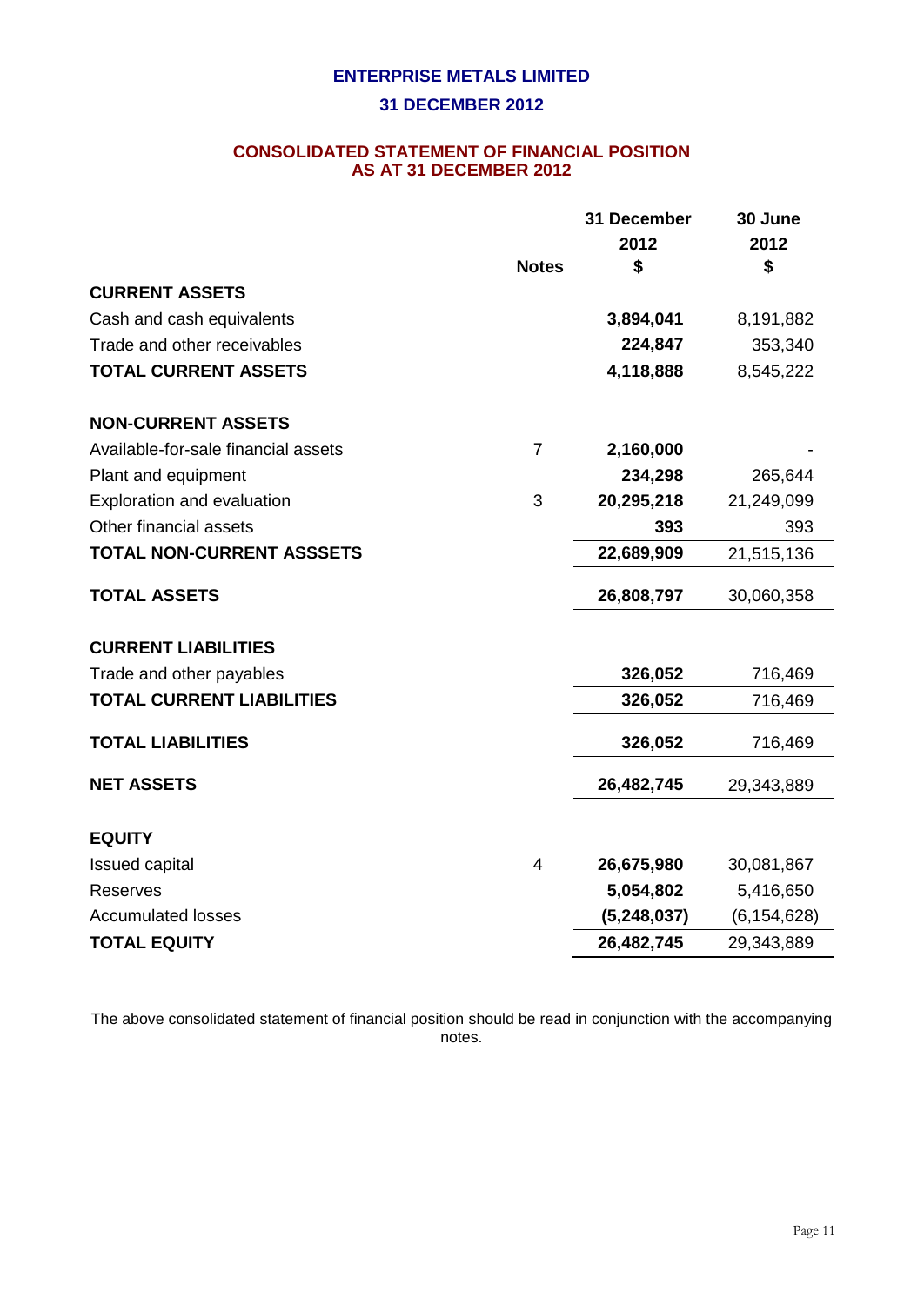## **CONSOLIDATED STATEMENT OF CHANGES IN EQUITY FOR THE HALF-YEAR ENDED 31 DECEMBER 2012**

|                                                                                 |   |                            |                                  | Available-for-<br><b>Sale Financial</b> |                                     |              |
|---------------------------------------------------------------------------------|---|----------------------------|----------------------------------|-----------------------------------------|-------------------------------------|--------------|
|                                                                                 |   | <b>Note Issued Capital</b> | <b>Options</b><br><b>Reserve</b> | <b>Assets</b><br><b>Reserve</b>         | <b>Accumulated</b><br><b>Losses</b> | <b>Total</b> |
|                                                                                 |   | \$                         | \$                               | \$                                      | \$                                  | \$           |
| <b>BALANCE AT 1 JULY 2011</b>                                                   |   | 23,058,868                 | 877,150                          |                                         | (4,491,068)                         | 19,444,950   |
| Loss for the half-year                                                          |   |                            |                                  |                                         | (638, 339)                          | (638, 339)   |
| <b>TOTAL COMPREHENSIVE LOSS</b>                                                 |   |                            |                                  |                                         | (638, 339)                          | (638, 339)   |
| <b>TRANSACTIONS WITH</b><br><b>OWNERS IN THEIR CAPACITY</b><br><b>AS OWNERS</b> |   |                            |                                  |                                         |                                     |              |
| Shares issued during the period                                                 |   | 12,447,500                 |                                  |                                         |                                     | 12,447,500   |
| Share issue transaction costs                                                   |   | (5,424,501)                |                                  |                                         |                                     | (5,424,501)  |
| Share-based payments                                                            |   |                            | 4,539,500                        |                                         |                                     | 4,539,500    |
| <b>BALANCE AT 31 DECEMBER</b><br>2011                                           |   | 30,081,867                 | 5,416,650                        | $\overline{\phantom{a}}$                | (5, 129, 407)                       | 30,369,110   |
| <b>BALANCE AT 1 JULY 2012</b>                                                   |   | 30,081,867                 | 5,416,650                        |                                         | (6, 154, 628)                       | 29,343,889   |
| Profit for the half-year                                                        |   |                            |                                  |                                         | 906,591                             | 906,591      |
| <b>OTHER COMPREHENSIVE</b><br><b>INCOME</b>                                     |   |                            |                                  |                                         |                                     |              |
| Changes in the fair value of<br>available-for-sale financial assets             | 7 |                            |                                  | (540,000)                               |                                     | (540,000)    |
| <b>TOTAL COMPREHENSIVE</b><br><b>INCOME</b>                                     |   |                            |                                  | (540,000)                               | 906,591                             | 366,591      |
| <b>TRANSACTIONS WITH</b><br><b>OWNERS IN THEIR CAPACITY</b><br><b>AS OWNERS</b> |   |                            |                                  |                                         |                                     |              |
| Shares issued during the period                                                 |   | 2,500,000                  |                                  |                                         |                                     | 2,500,000    |
| In-specie distribution                                                          | 7 | (5,905,887)                |                                  |                                         |                                     | (5,905,887)  |
| Share-based payments                                                            |   |                            | 178,152                          |                                         |                                     | 178,152      |
| <b>BALANCE AT 31 DECEMBER</b><br>2012                                           |   | 26,675,980                 | 5,594,802                        | (540,000)                               | (5,248,037)                         | 26,482,745   |

The above consolidated statement of changes in equity should be read in conjunction with the accompanying notes.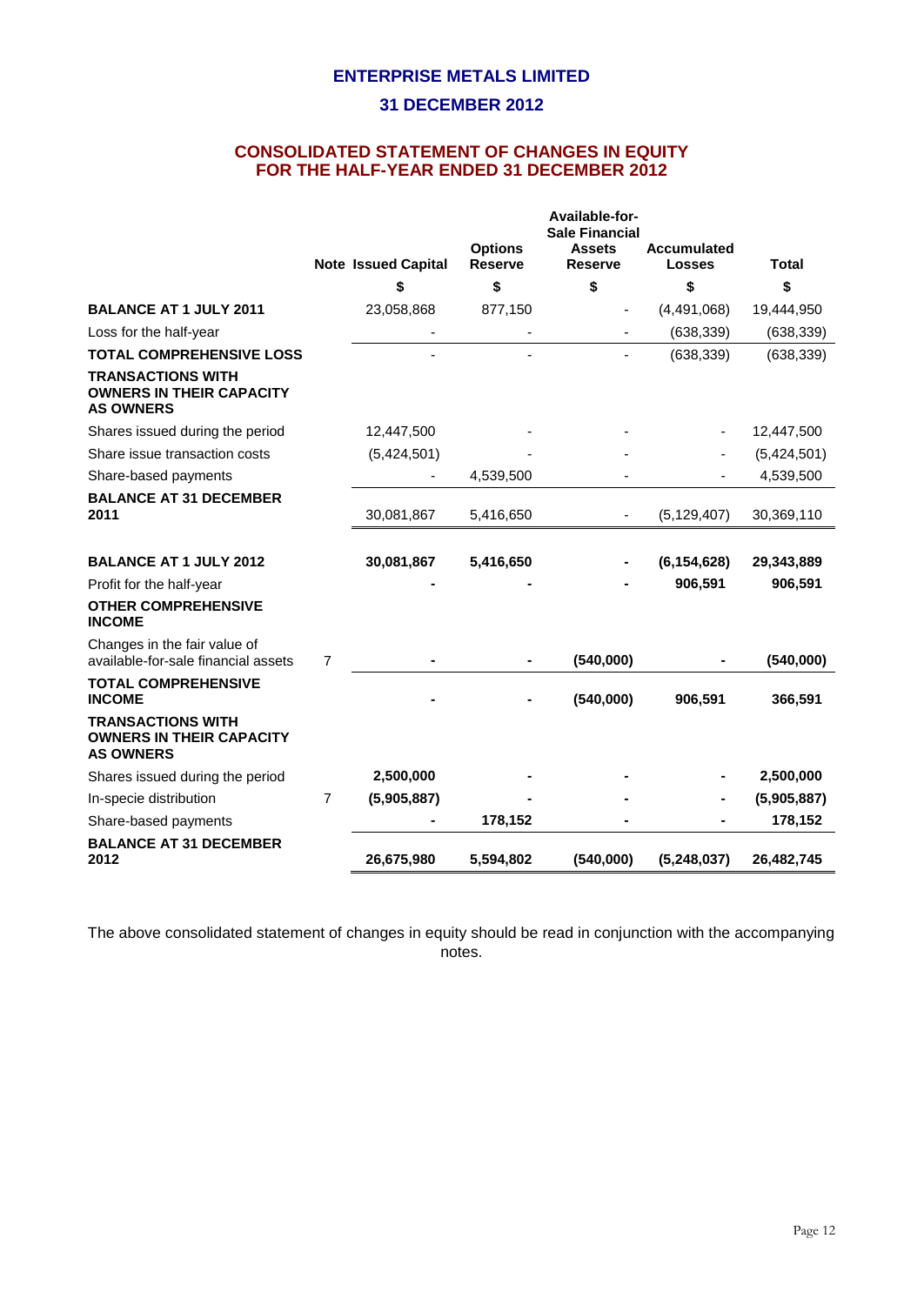### **CONSOLIDATED STATEMENT OF CASH FLOWS FOR THE HALF-YEAR ENDED 31 DECEMBER 2012**

|                                                                 | Half-year     |             |  |
|-----------------------------------------------------------------|---------------|-------------|--|
|                                                                 | 2012          | 2011        |  |
|                                                                 | \$            | S           |  |
| <b>CASH FLOWS FROM OPERATING ACTIVITIES</b>                     |               |             |  |
| Payments to suppliers and employees                             | (1,039,094)   | (476, 450)  |  |
| Interest received                                               | 243,862       | 258,254     |  |
| Other income                                                    | 4,949         | 8,303       |  |
| Net cash used in operating activities                           | (790, 283)    | (209, 893)  |  |
| <b>CASH FLOWS FROM INVESTING ACTIVITIES</b>                     |               |             |  |
| Payments for exploration and evaluation expenditure             | (3,201,662)   | (2,551,752) |  |
| Payments for purchases of plant and equipment                   | (105, 896)    | (116, 939)  |  |
| Proceeds on sale of plant and equipment                         |               | 8,000       |  |
| Payments for purchase of available-for-sale financial assets    | (2,700,000)   |             |  |
| Net cash used in investing activities                           | (6,007,558)   | (2,660,691) |  |
| <b>CASH FLOWS FROM FINANCING ACTIVITIES</b>                     |               |             |  |
| Proceeds from issue of ordinary shares                          | 2,500,000     | 12,400,000  |  |
| Payments of share issue transaction costs                       |               | (883, 501)  |  |
| Net cash provided by financing activities                       | 2,500,000     | 11,516,499  |  |
|                                                                 |               |             |  |
| Net (decrease)/increase in cash and cash equivalents            | (4, 297, 841) | 8,645,915   |  |
| Cash and cash equivalents at the beginning of the half-year     | 8,191,882     | 2,839,508   |  |
| CASH AND CASH EQUIVALENTS AT THE END OF THE<br><b>HALF-YEAR</b> | 3,894,041     | 11,485,423  |  |
|                                                                 |               |             |  |

The above consolidated statement of cash flows should be read in conjunction with the accompanying notes.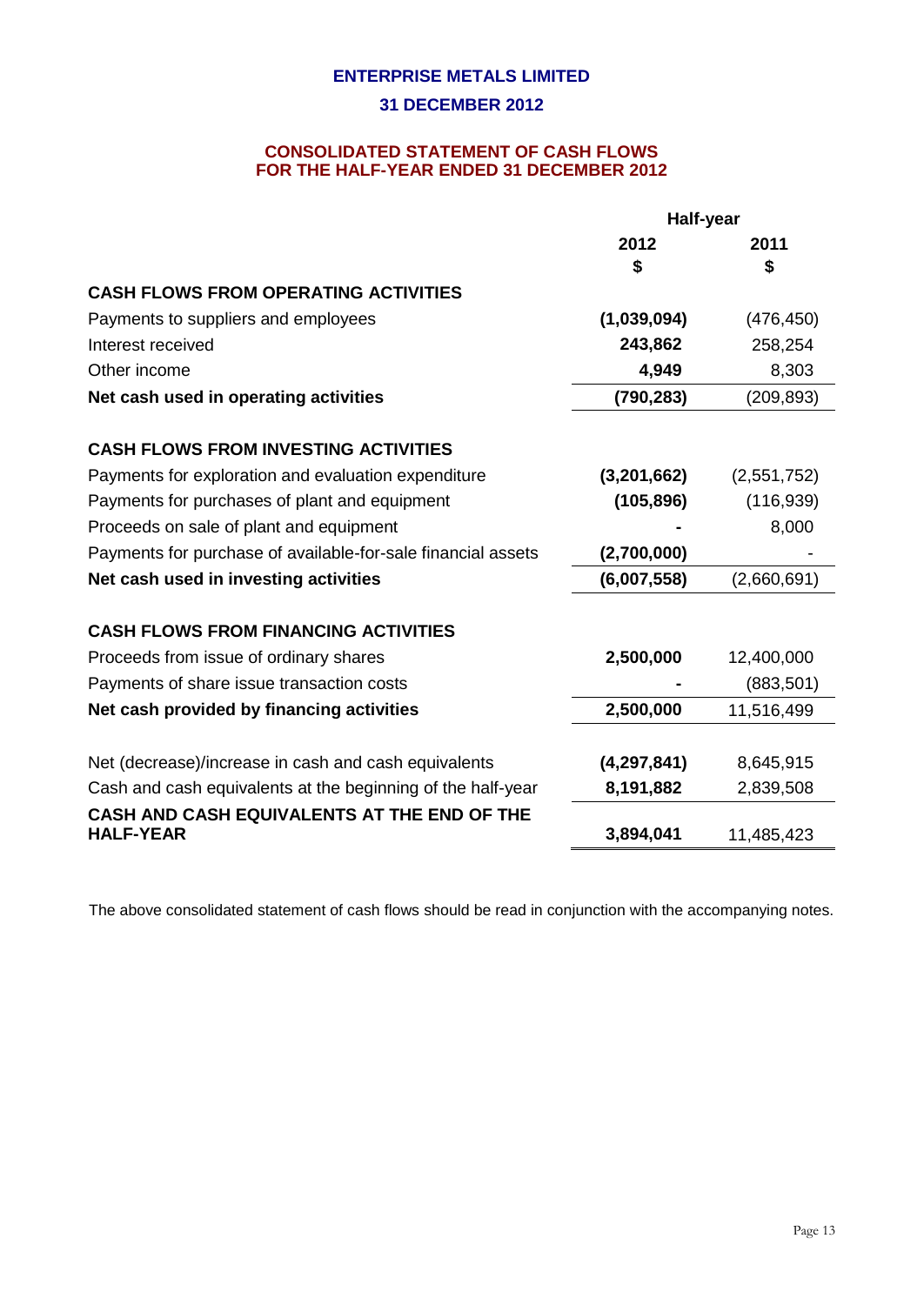#### **31 DECEMBER 2012**

## **NOTES TO THE CONSOLIDATED FINANCIAL STATEMENTS**

## **NOTE 1: BASIS OF PREPARATION OF THE HALF-YEAR FINANCIAL REPORT**

This consolidated interim financial report for the half-year reporting period ended 31 December 2012 has been prepared in accordance with Accounting Standard AASB 134 *Interim Financial Reporting* and the *Corporations Act 2001*.

This consolidated interim financial report does not include all the notes of the type normally included in an annual financial report. Accordingly, this report is to be read in conjunction with the annual report for the year ended 30 June 2012 and any public announcements made by Enterprise Metals Limited during the interim reporting period in accordance with the continuous disclosure requirements of the *Corporations Act 2001*.

The accounting policies adopted are consistent with those of the previous financial year and corresponding interim reporting period.

#### **Going Concern**

During the period ended 31 December 2012, the Group incurred net operating cash outflows of \$790,283 and payments for exploration and evaluation expenditure of \$3,201,662. The Group has minimum exploration commitments of \$2,315,460 for the next twelve months on tenements held at the reporting date. The directors have reviewed the working capital requirements of the Group for the period of a year from the date of the directors' report, and determined that subject to an additional capital raising, the Group will be able to continue to pay its debts as and when they fall due.

Although the above facts indicate a material uncertainty in relation to the applicability of the going concern concept as it pertains to these financial statements, the directors are confident of the successful outcome of capital raising activities and therefore the financial report has been prepared on the going concern basis, which contemplates continuity of normal business activities and the realisation of assets and settlement of liabilities in the ordinary course of business.

#### **Adoption of new and revised Accounting Standards**

The Company has adopted all of the new and revised Standards and Interpretations issued by the Australian Accounting Standards Board (AASB) that are relevant to their operations and effective for the current half year.

New and revised Standards and amendments thereof and Interpretations effective for the current half-year that are relevant to the Company include:

 Amendments to AASB 1, 5, 7, 101, 112, 120, 121, 132, 133 and 134 as a consequence of AASB 2011-9 *Amendments to Australian Accounting Standards – Presentation of Items of Other Comprehensive Income*.

The adoption of all the new and revised Standards and Interpretations has not resulted in any changes to the Company's accounting policies and has no effect on the amounts reported for the current or prior half-years. However, the application of AASB 2011-9 has resulted in changes to the Company's presentation of, or disclosure in, its half-year financial statements.

Under the amendments to AASB 101, the statement of comprehensive income is renamed as a statement of profit or loss and other comprehensive income. The amendments also require items of other comprehensive income to be grouped into two categories in the other comprehensive income section: (a) items that will not be reclassified subsequently to profit or loss and (b) items that may be reclassified subsequently to profit or loss when specific conditions are met. The amendments have been applied retrospectively and the application of the amendments to AASB 101 do not result in any impact on profit or loss, other comprehensive income and total comprehensive income.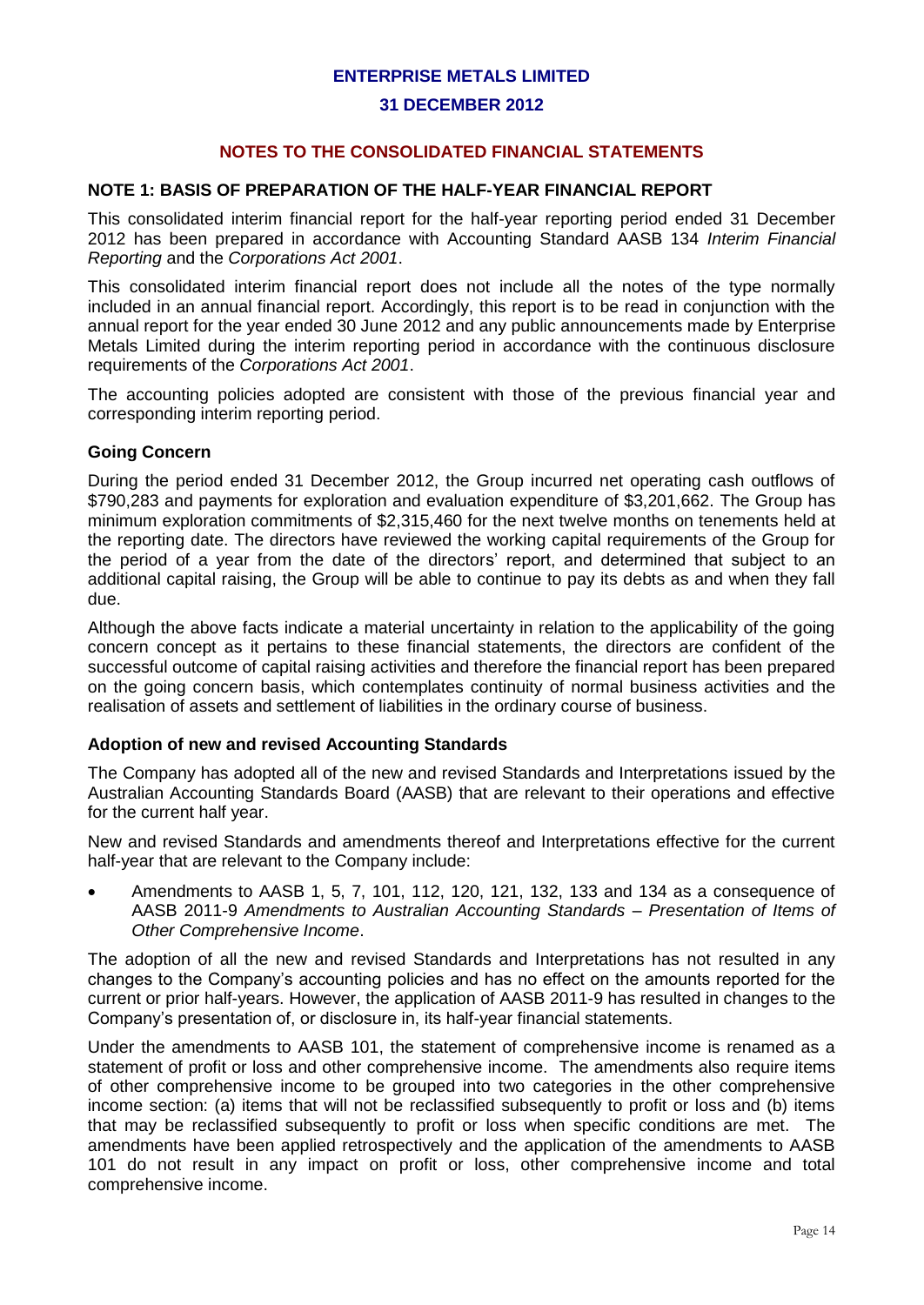#### **NOTES TO THE CONSOLIDATED FINANCIAL STATEMENTS (continued)**

#### **NOTE 2: SEGMENT INFORMATION**

The Directors have considered the requirements of AASB 8 – Operating Segments and the internal reports that are reviewed by the chief operating decision maker (the Board) in allocating resources and have concluded that at this time there are no separately identifiable segments.

The Group remains focused on mineral exploration over areas of interest solely in Western Australia.

### **NOTE 3: EXPLORATION AND EVALUATION**

| Opening balance 30 June 2012     | 21,249,099    |
|----------------------------------|---------------|
| <b>Exploration expenditure</b>   | 2,854,378     |
| Tenements sold to ENU (note 7)   | (3, 114, 102) |
| Impairment expense               | (694, 157)    |
| Closing balance 31 December 2012 | 20,295,218    |

## **NOTE 4: CHANGES IN EQUITY SECURITIES ON ISSUE**

|                                                            | 2012<br><b>Shares</b> | 2012<br>\$  | 2011<br><b>Shares</b> | 2011<br>\$  |
|------------------------------------------------------------|-----------------------|-------------|-----------------------|-------------|
| Issues of ordinary shares during the<br>half-year          |                       |             |                       |             |
| Shares issued on conversion of 25 cent<br>options          | 10,000,000            | 2,500,000   |                       |             |
| In-specie distribution                                     | ٠                     | (5,905,887) |                       |             |
| Shares issued as consideration for<br>tenement acquisition | $\blacksquare$        |             | 250,000               | 47,500      |
| Share placement at 20 cents per share                      |                       | ٠           | 62,000,000            | 12,400,000  |
| <b>Transaction costs</b>                                   |                       |             | -                     | (5,424,501) |
|                                                            | 10,000,000            | (3,405,887) | 62,250,000            | 7,022,999   |

**\$**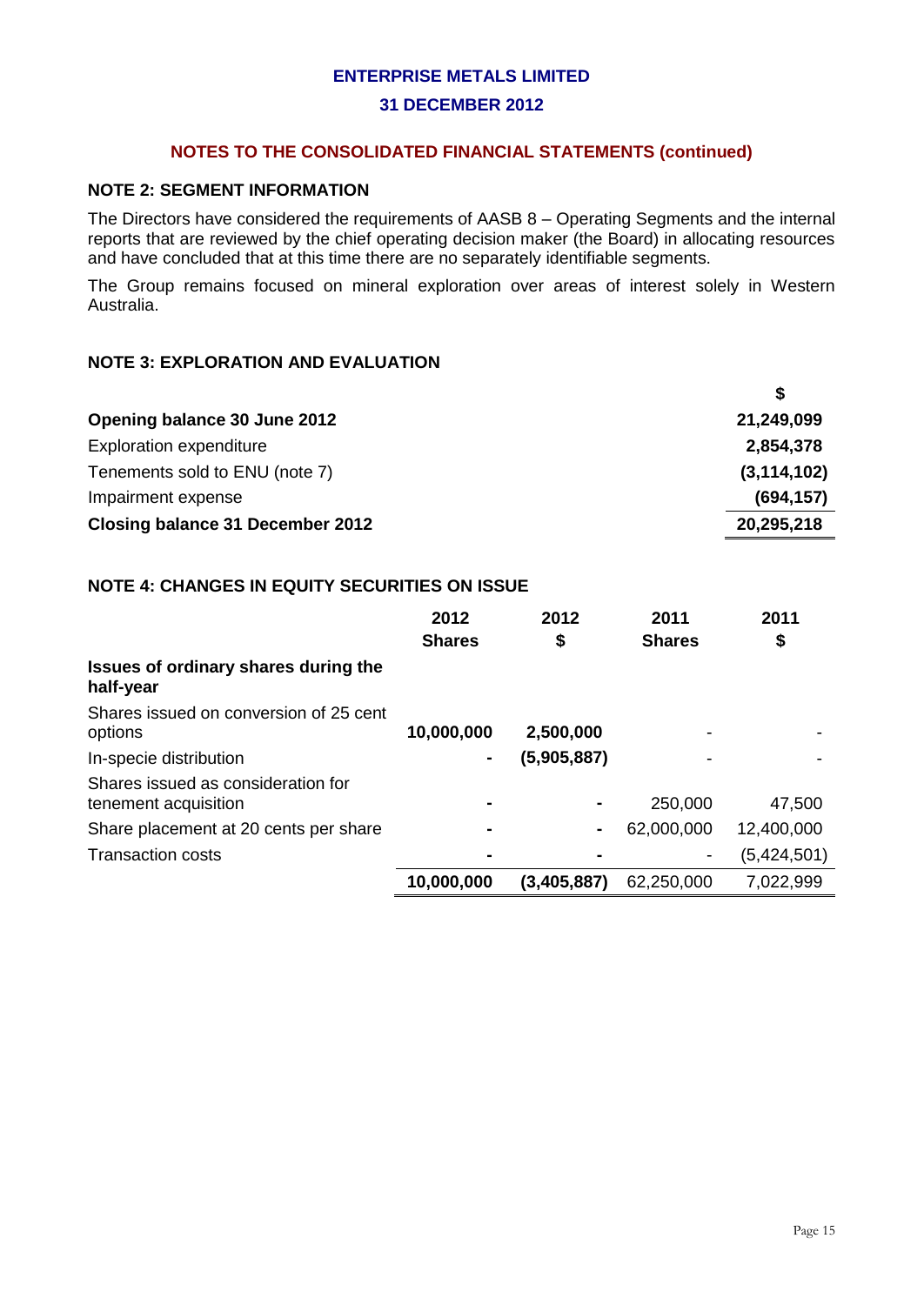## **NOTES TO THE CONSOLIDATED FINANCIAL STATEMENTS (continued)**

## **NOTE 4: CHANGES IN EQUITY SECURITIES ON ISSUE (continued)**

|                                                                                                                | <b>Number of options</b> |            |
|----------------------------------------------------------------------------------------------------------------|--------------------------|------------|
|                                                                                                                | 2012                     | 2011       |
| Movements of options during the half-year                                                                      |                          |            |
| Issued, exercisable at 17.7 cents (reduced to 14.9 cents <sup>(1)</sup> ), expiring 11<br>September 2015       | 7,600,000                |            |
| Issued, exercisable at 25 cents (reduced to 22.2 cents <sup><math>(1)</math></sup> ), expiring 12 July<br>2013 |                          | 20,000,000 |
| Issued, exercisable at 25 cents (reduced to $22.2$ cents <sup>(1)</sup> ), expiring 12 July<br>2014            | 11,000,000               | 35,000,000 |
| Exercised at 25 cents, expiring 12 July 2013                                                                   | (10,000,000)             |            |
| Expired on 22 November 2012, exercisable 25 cents (reduced to 22.2)<br>cents $(1)$                             | (3,000,000)              |            |
| Cancelled, exercisable at 25 cents (reduced to 22.2 cents <sup>(1)</sup> ), expiring 12<br><b>July 2014</b>    | (10,000,000)             |            |
|                                                                                                                | (4,400,000)              | 55,000,000 |

(1) Following the in-specie distribution of Enterprise Uranium Limited on 30 October 2012, all exercise prices of options were reduced by 2.8 cents in accordance with ASX Listing Rule 7.22.3. This is not considered a modification of the share-based payments as the terms and conditions of the options note that the exercise price may change as a result of a capital restructure (such as through an in-specie distribution).

### **NOTE 5: CONTINGENCIES**

There has been no change in contingent liabilities or contingent assets since the last annual reporting date.

### **NOTE 6: SUBSEQUENT EVENTS**

No matter or circumstance has arisen since 31 December 2012, which has significantly affected, or may significantly affect the operations of the Group, the result of those operations, or the state of affairs of the Group in subsequent financial years.

### **NOTE 7: ENTERPRISE URANIUM LIMITED TRANSACTION**

Enterprise Uranium Limited ("ENU") was incorporated on 8 August 2012 with Enterprise Metals Limited as the sole shareholder. At a general meeting of shareholders on 15 October 2012 approval was obtained for a reduction in capital and distribution in-specie of ENU shares.

Shareholder agreement resulted in the completion of various tenement sale agreements between the Group and ENU. The net result of the tenement sales was a gain of \$2,791,785.

The reduction in capital of \$5,905,887 was based on an independent valuation of the tenements sold by the Group to ENU.

Following the in-specie distribution ENU completed an Initial Public Offering and was admitted to the official list of ASX in December 2012. The Group subscribed for 13,500,000 ordinary shares at IPO at 20 cents per share, for an investment of \$2,700,000. The investment is classified as an available-for-sale financial asset. At 31 December 2012 the share price of ENU was 16 cents, representing a change in fair value of \$540,000 for the period.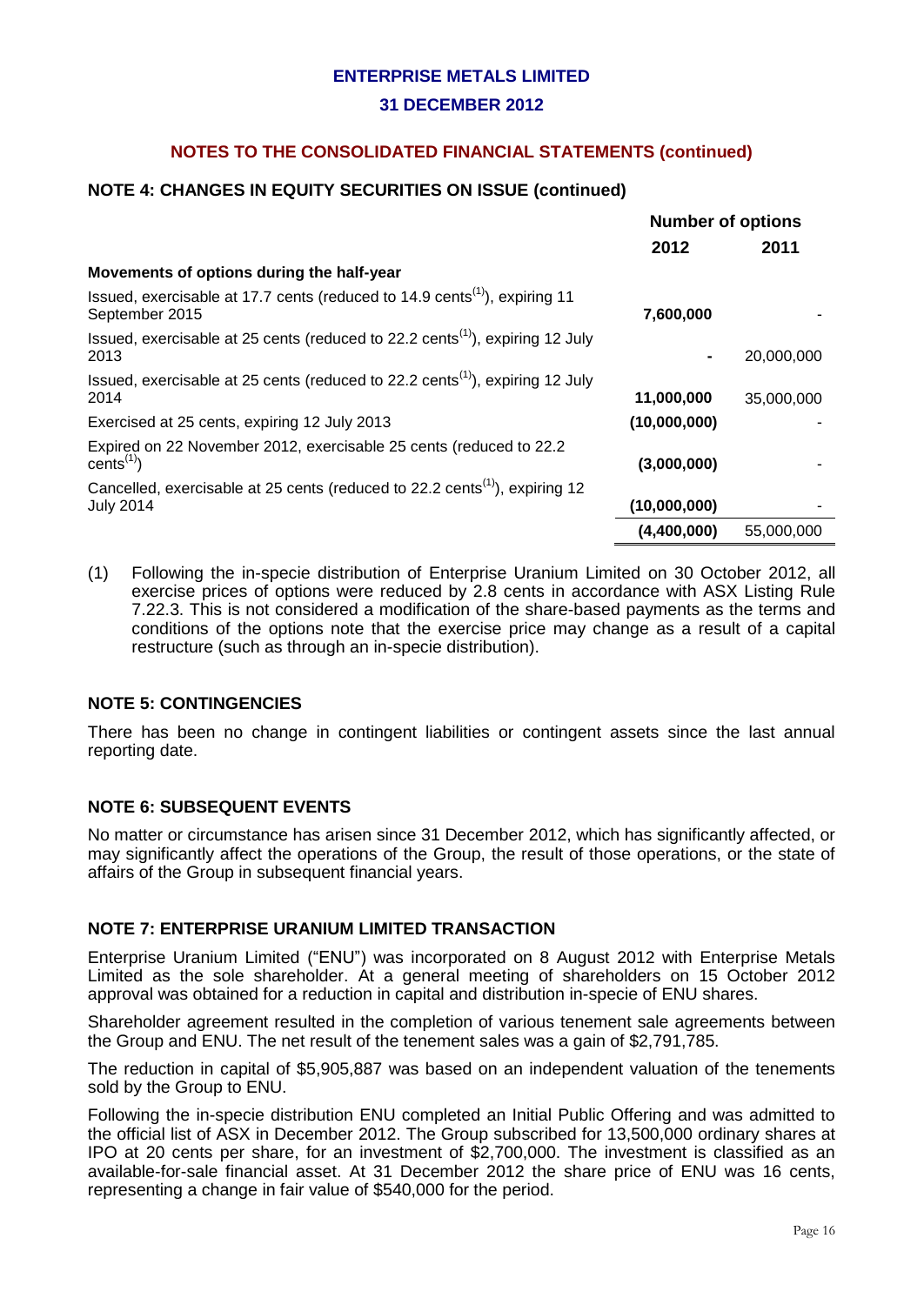# **DIRECTORS' DECLARATION**

In the directors' opinion:

- 1. the financial statements and notes set out on pages 10 to 16 are in accordance with the *Corporations Act 2001*, including:
	- (a) complying with Accounting Standards, the *Corporations Regulations 2001* and other mandatory professional reporting requirements; and
	- (b) giving a true and fair view of the consolidated entity's financial position as at 31 December 2012 and of its performance for the half-year ended on that date; and
- 2. there are reasonable grounds to believe that Enterprise Metals Limited will be able to pay its debts as and when they become due and payable.

This declaration is made in accordance with a resolution of the directors.

9M Ryan

**Dermot Ryan** Managing Director

Perth, 14 March 2013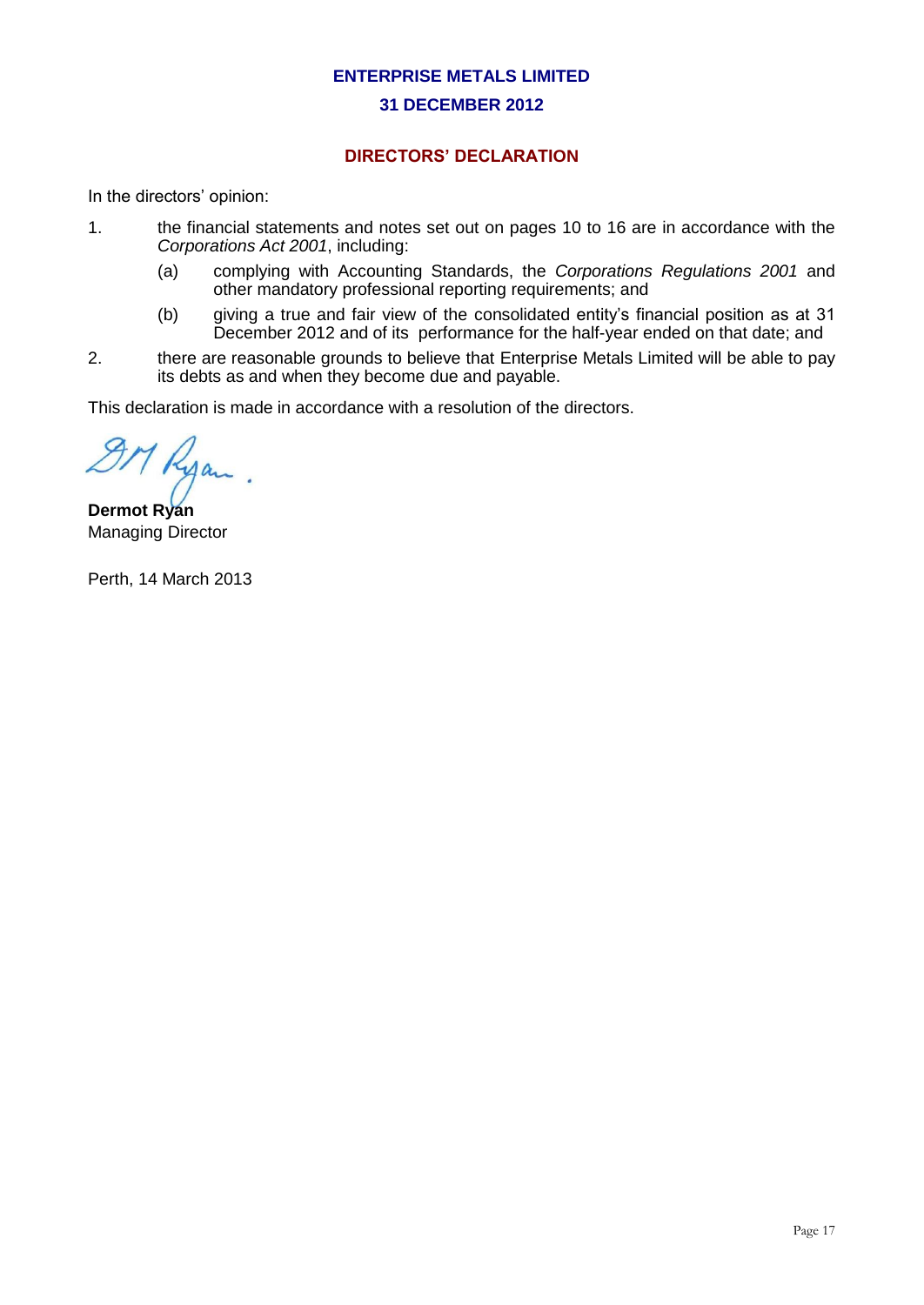

Grant Thornton Audit Pty Ltd ACN 130 913 594

10 Kings Park Road West Perth WA 6005 PO Box 570 West Perth WA 6872

**T** +61 8 9480 2000 **F** +61 8 9322 7787 **E** info.wa@au.gt.com **W** www.grantthornton.com.au

#### Independent Auditor's Review Report To the Members of Enterprise Metals Limited

We have reviewed the accompanying half-year financial report of Enterprise Metals Limited ("Company"), which comprises the consolidated financial statements being the statement of financial position as at 31 December 2012, and the statement of comprehensive income, statement of changes in equity and statement of cash flows for the half-year ended on that date, notes comprising a statement or description of accounting policies, other explanatory information and the directors' declaration of the consolidated entity, comprising both the Company and the entities it controlled at the half-year's end or from time to time during the half-year.

#### Directors' responsibility for the half-year financial report

The directors of the Company are responsible for the preparation of the half-year financial report that gives a true and fair view in accordance with Australian Accounting Standards and the Corporations Act 2001 and for such controls as the directors determine is necessary to enable the preparation of the half-year financial report that is free from material misstatement, whether due to fraud or error.

#### Auditor's responsibility

Our responsibility is to express a conclusion on the consolidated half-year financial report based on our review. We conducted our review in accordance with the Auditing Standard on Review Engagements ASRE 2410 Review of a Financial Report Performed by the Independent Auditor of the Entity, in order to state whether, on the basis of the procedures described, we have become aware of any matter that makes us believe that the half-year financial report is not in accordance with the Corporations Act 2001 including: giving a true and fair view of the consolidated entity's financial position as at 31 December 2012 and its performance for the half-year ended on that date; and complying with Accounting Standard AASB 134 Interim Financial Reporting and the Corporations Regulations 2001. As the auditor of Enterprise Metals Limited, ASRE 2410 requires that we comply with the ethical requirements relevant to the audit of the annual financial report.

Grant Thornton Australia Limited is a member firm within Grant Thornton International Ltd. Grant Thornton International Ltd and the member firms are not a worldwide partnership. Grant Thornton Australia Limited, together with its subsidiaries and related entities, delivers its services independently in Australia